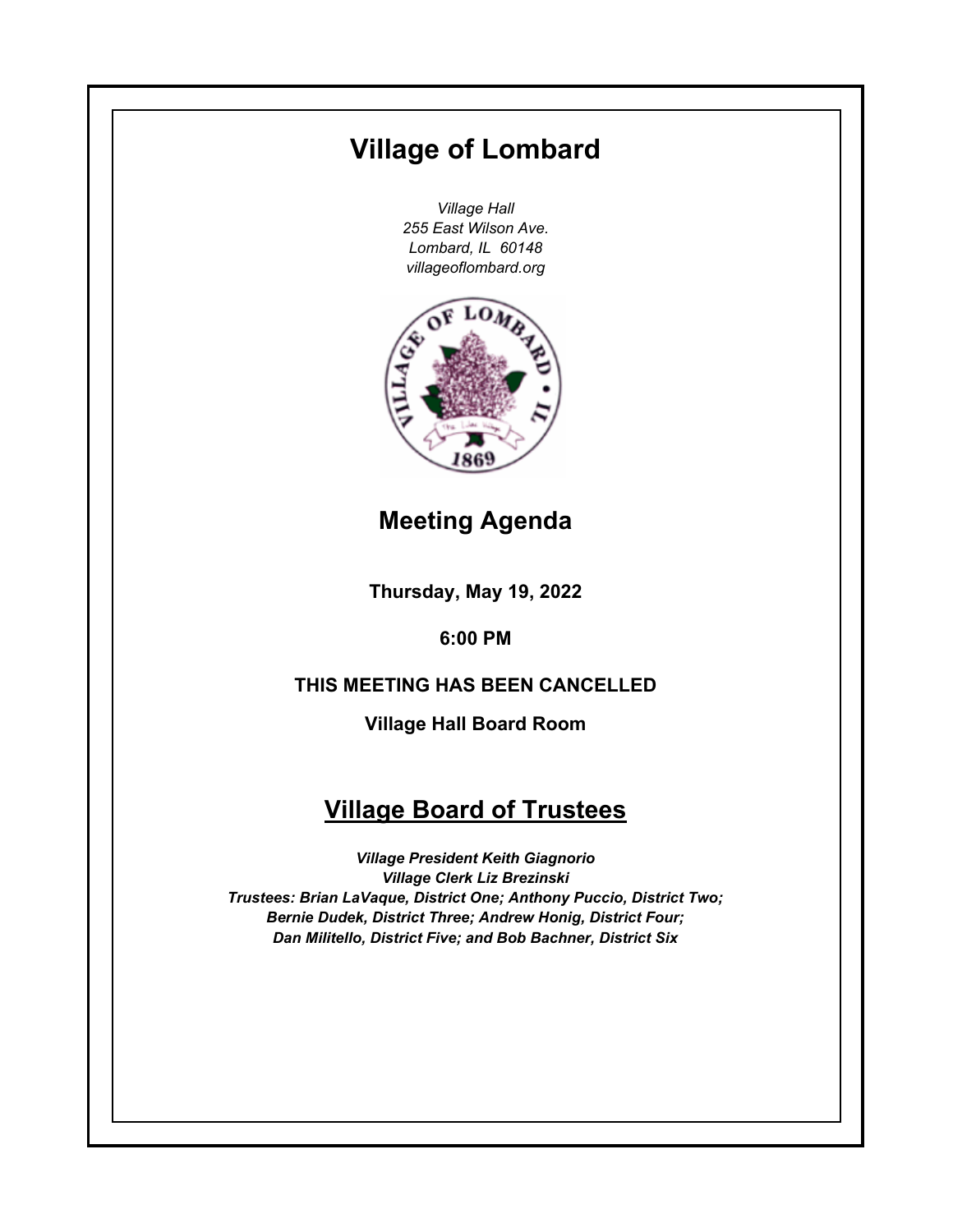- **I. Call to Order and Pledge of Allegiance**
- **II. Roll Call**
- **III. Public Hearings**
- **IV. Public Participation**
- **V. Approval of Minutes**
- **VI. Committee Reports**

**Community Promotion & Tourism - Trustee Bernie Dudek, Chairperson**

**Community Relations Committee - Trustee Dan Militello, Chairperson**

**Economic/Community Development Committee - Trustee Anthony Puccio, Chairperson**

**Finance & Administration Committee, Trustee Andrew Honig, Chairperson**

**Public Safety & Transportation Committee - Trustee Brian LaVaque Chairperson**

**Public Works & Environmental Concerns Committee - Trustee Bob Bachner, Chairperson**

**Board of Local Improvements - Trustee Bob Bachner, President**

**Lombard Historic Preservation Commission - Village Clerk Liz Brezinski**

**VII. Village Manager/Village Board/Village Clerk Comments**

#### **VIII. Consent Agenda**

**Payroll/Accounts Payable**

**Ordinances on First Reading (Waiver of First Requested)**

**Other Ordinances on First Reading**

**Ordinances on Second Reading**